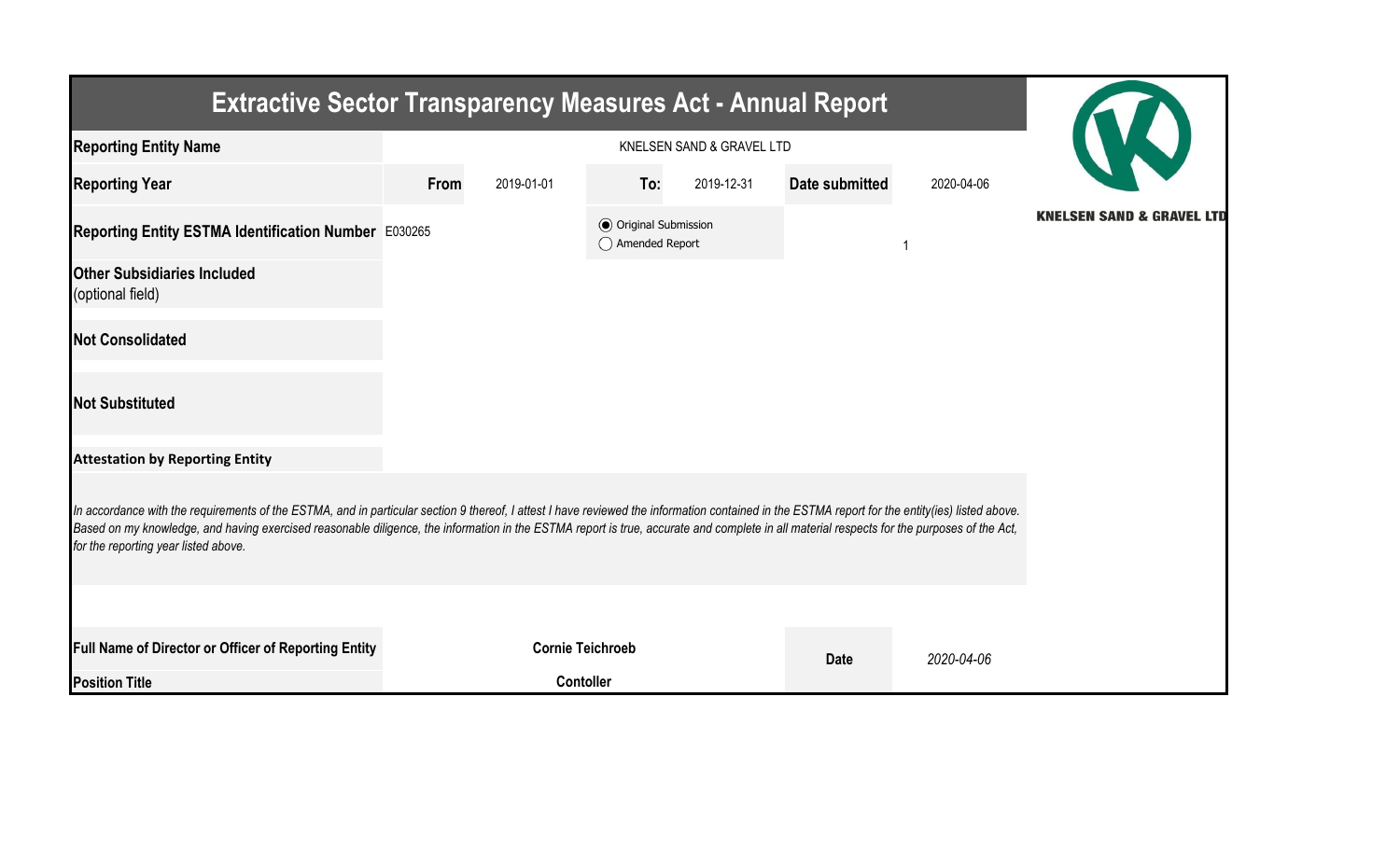| <b>Extractive Sector Transparency Measures Act - Annual Report</b>                                                                                                               |                           |                                                                                        |                                             |            |         |                                   |                |                  |                                               |                                      |            |  |
|----------------------------------------------------------------------------------------------------------------------------------------------------------------------------------|---------------------------|----------------------------------------------------------------------------------------|---------------------------------------------|------------|---------|-----------------------------------|----------------|------------------|-----------------------------------------------|--------------------------------------|------------|--|
| <b>Reporting Year</b><br><b>Reporting Entity Name</b><br><b>Reporting Entity ESTMA</b><br><b>Identification Number</b><br><b>Subsidiary Reporting Entities (if</b><br>necessary) | From:                     | 2019-01-01                                                                             | To:<br>KNELSEN SAND & GRAVEL LTD<br>E030265 | 2019-12-31 |         | <b>Currency of the Report CAD</b> |                |                  |                                               |                                      |            |  |
| <b>Payments by Payee</b>                                                                                                                                                         |                           |                                                                                        |                                             |            |         |                                   |                |                  |                                               |                                      |            |  |
| <b>Country</b>                                                                                                                                                                   | Payee Name <sup>1</sup>   | Departments, Agency, etc  <br>  within Payee that Received  <br>Payments <sup>21</sup> | <b>Taxes</b>                                | Royalties  | Fees    | <b>Production Entitlements</b>    | <b>Bonuses</b> | <b>Dividends</b> | Infrastructure<br><b>Improvement Payments</b> | <b>Total Amount paid to</b><br>Payee | Notes $34$ |  |
| Canada - Alberta                                                                                                                                                                 | County of Grande Prairie  |                                                                                        | 55,805                                      |            | 181,870 |                                   |                |                  |                                               | 237,675                              |            |  |
| Canada - Alberta                                                                                                                                                                 | County of Mackenzie       |                                                                                        | 86,244                                      |            | 154,816 |                                   |                |                  |                                               | 241,059                              |            |  |
| Canada - Alberta                                                                                                                                                                 | Government of Alberta     | Minister of Finance                                                                    |                                             | 920,839    |         |                                   |                |                  |                                               | 920,839                              |            |  |
| Canada - Alberta                                                                                                                                                                 | Municipality of Greenview |                                                                                        | 7,740                                       |            | 251,630 |                                   |                |                  |                                               | 259,370                              |            |  |
|                                                                                                                                                                                  |                           |                                                                                        |                                             |            |         |                                   |                |                  |                                               |                                      |            |  |
|                                                                                                                                                                                  |                           |                                                                                        |                                             |            |         |                                   |                |                  |                                               |                                      |            |  |
|                                                                                                                                                                                  |                           |                                                                                        |                                             |            |         |                                   |                |                  |                                               |                                      |            |  |
|                                                                                                                                                                                  |                           |                                                                                        |                                             |            |         |                                   |                |                  |                                               |                                      |            |  |
|                                                                                                                                                                                  |                           |                                                                                        |                                             |            |         |                                   |                |                  |                                               |                                      |            |  |
|                                                                                                                                                                                  |                           |                                                                                        |                                             |            |         |                                   |                |                  |                                               |                                      |            |  |
|                                                                                                                                                                                  |                           |                                                                                        |                                             |            |         |                                   |                |                  |                                               |                                      |            |  |
|                                                                                                                                                                                  |                           |                                                                                        |                                             |            |         |                                   |                |                  |                                               |                                      |            |  |
|                                                                                                                                                                                  |                           |                                                                                        |                                             |            |         |                                   |                |                  |                                               |                                      |            |  |
|                                                                                                                                                                                  |                           |                                                                                        |                                             |            |         |                                   |                |                  |                                               |                                      |            |  |
|                                                                                                                                                                                  |                           |                                                                                        |                                             |            |         |                                   |                |                  |                                               |                                      |            |  |
|                                                                                                                                                                                  |                           |                                                                                        |                                             |            |         |                                   |                |                  |                                               |                                      |            |  |
|                                                                                                                                                                                  |                           |                                                                                        |                                             |            |         |                                   |                |                  |                                               |                                      |            |  |
|                                                                                                                                                                                  |                           |                                                                                        |                                             |            |         |                                   |                |                  |                                               |                                      |            |  |
|                                                                                                                                                                                  |                           |                                                                                        |                                             |            |         |                                   |                |                  |                                               |                                      |            |  |
|                                                                                                                                                                                  |                           |                                                                                        |                                             |            |         |                                   |                |                  |                                               |                                      |            |  |
|                                                                                                                                                                                  |                           |                                                                                        |                                             |            |         |                                   |                |                  |                                               |                                      |            |  |
|                                                                                                                                                                                  |                           |                                                                                        |                                             |            |         |                                   |                |                  |                                               |                                      |            |  |
|                                                                                                                                                                                  |                           |                                                                                        |                                             |            |         |                                   |                |                  |                                               |                                      |            |  |
|                                                                                                                                                                                  |                           |                                                                                        |                                             |            |         |                                   |                |                  |                                               |                                      |            |  |
|                                                                                                                                                                                  |                           |                                                                                        |                                             |            |         |                                   |                |                  |                                               |                                      |            |  |
| <b>Additional Notes:</b>                                                                                                                                                         |                           |                                                                                        |                                             |            |         |                                   |                |                  |                                               |                                      |            |  |